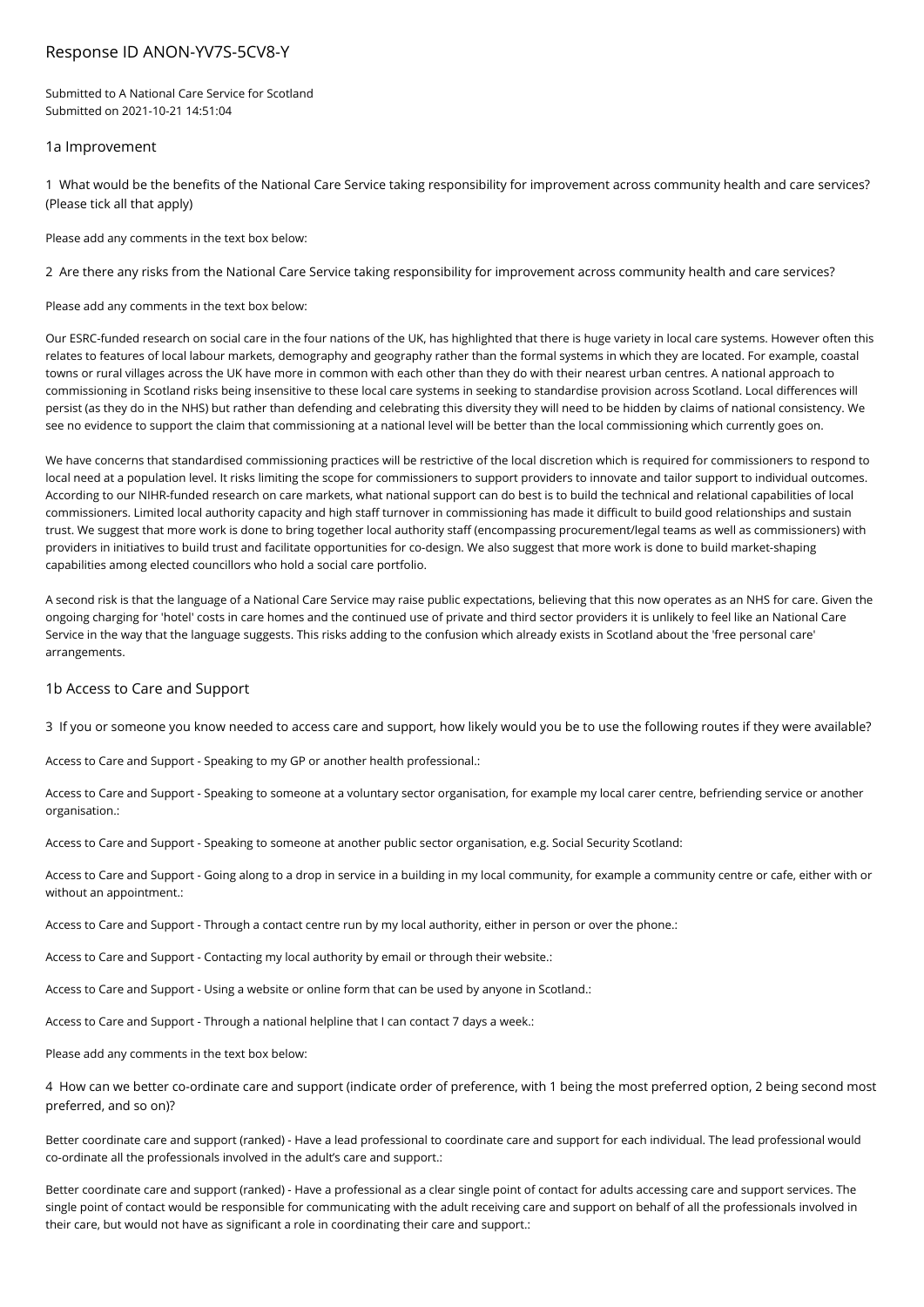Better coordinate care and support (ranked) - Have community or voluntary sector organisations, based locally, which act as a single point of contact. These organisations would advocate on behalf of the adult accessing care and support and communicate with the professionals involved in their care on their behalf when needed.:

5 How should support planning take place in the National Care Service? For each of the elements below, please select to what extent you agree or disagree with each option:

- Not Answered
- Not Answered
- Not Answered
- Not Answered
- Not Answered
- Not Answered
- Not Answered
- Not Answered
- Please add any comments in the text box below:

6 The Getting It Right For Everyone National Practice model would use the same language across all services and professionals to describe and assess your strengths and needs. Do you agree or disagree with this approach?

#### Not Answered

Please say why in the text box below:

7 The Getting It Right for Everyone National Practice model would be a single planning process involving everyone who is involved with your care and support, with a single plan that involves me in agreeing the support I require. This would be supported by an integrated social care and health record, so that my information moves through care and support services with me. Do you agree or disagree with this approach?

Not Answered

Please say why in the text box below:

8 Do you agree or disagree that a National Practice Model for adults would improve outcomes?

Not Answered

Please say why in the text box below:

### 1f Residential Care Charges

17 Most people have to pay for the costs of where they live such as mortgage payments or rent, property maintenance, food and utility bills. To ensure fairness between those who live in residential care and those who do not, should self-funding care home residents have to contribute towards accommodation-based costs such as (please tick all that apply):

Please add any comments in the text box below:

18 Free personal and nursing care payments for self-funders are paid directly to the care provider on their behalf. What would be the impact of increasing personal and nursing care payments to National Care Home Contract rates on:

Please add any comments in the text box below:

Please add any comments in the text box below:

Please add any comments in the text box below:

Please add any comments in the text box below:

We are concerned that without a significant increase in funding for social care, any increases in payment to providers will lead to more rationing of services . This has been the broader pattern with 'free personal care', with an increase in waiting times for care and an increase in the severity of need which qualifies for support.

19 Should we consider revising the current means testing arrangements?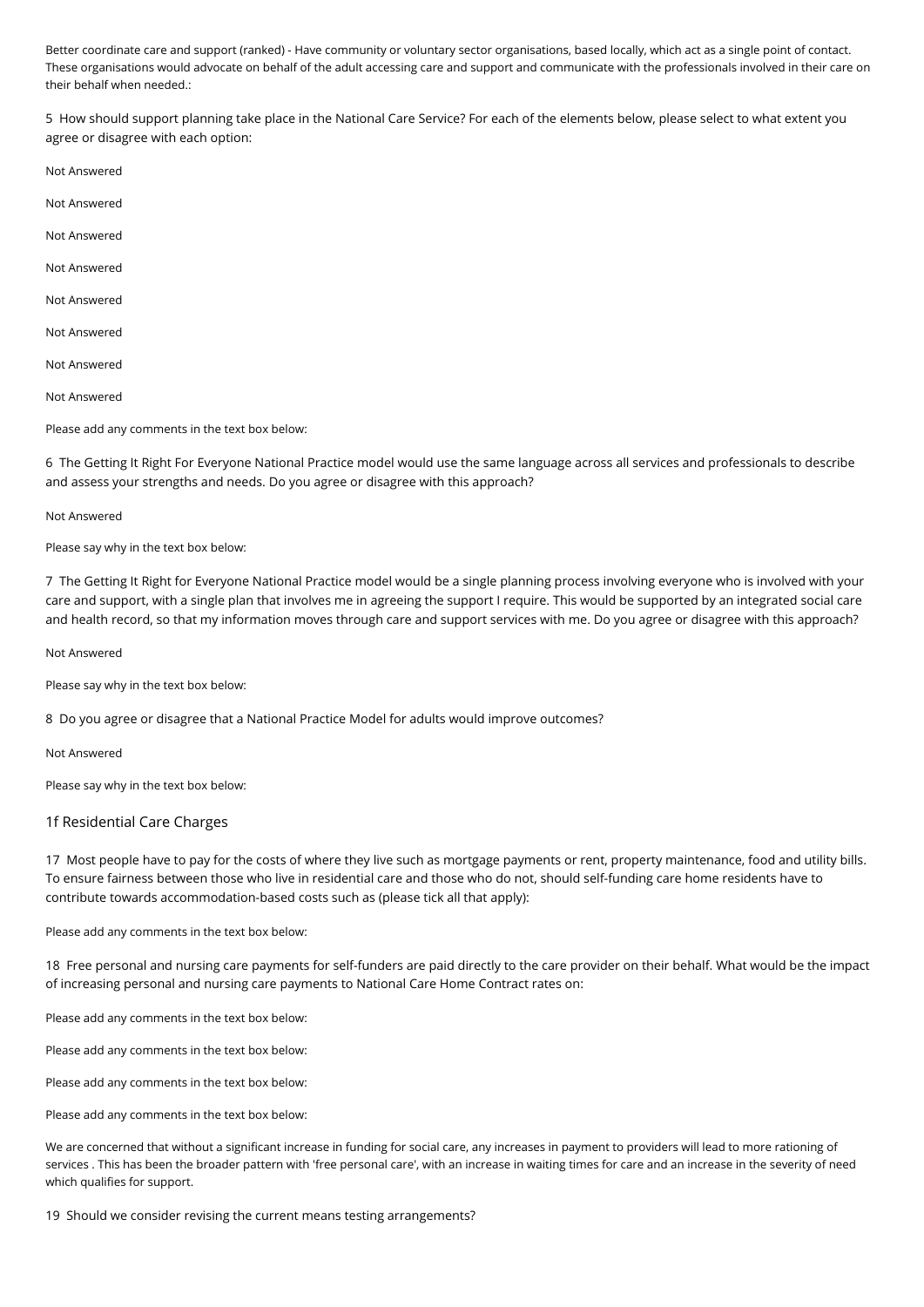Please add any comments in the text box below:

#### Chapter 2: National Care Service

20 Do you agree that Scottish Ministers should be accountable for the delivery of social care, through a National Care Service?

No, current arrangements should stay in place

Please add any comments in the text box below:

As we indicated earlier, we think that national consistency in social care risks trying to standardise types of support that should be as local and person-centred as possible.

Complexity and fragmentation is an inevitable part of social care provision, given the multiple different stakeholders, the wide variety of types of support that people require to live a flourishing life, and the intersection of care with other systems such as housing and employment. Trying to standardise commissioning risks trying to design out this fragmentation and complexity.

From our care market research we are not convinced that complexity inhibits service improvement. Care is best delivered by a multiplicity of providers and that as a result some fragmentation and complexity is inevitable. This need not inhibit quality, or the achievement of outcomes for people who use those services. Indeed, the institutionalised state-run social care systems of the past could be described as 'simple', but they did not facilitate high quality support that enhanced wellbeing. Whilst oversupply of providers can lead to a lack of focus on quality and a race to the bottom in terms and conditions, undersupply and a small number of providers can lead to stifling of innovation and can minimise voice and control of people using services.

21 Are there any other services or functions the National Care Service should be responsible for, in addition to those set out in the chapter?

Please add any comments in the text box below:

22 Are there any services or functions listed in the chapter that the National Care Service should not be responsible for?

Please add any comments in the text box below:

### Chapter 4: Reformed Integration Joint Boards: Community Health and Social Care Boards

58 "One model of integration… should be used throughout the country." (Independent Review of Adult Social Care, p43). Do you agree that the Community Health and Social Care Boards should be the sole model for local delivery of community health and social care in Scotland?

No

Please say why in the text box below:

We are concerned that integration becomes the focus of the NCS, leading to excessive focus on alignment with health and not enough on aspects of social care that are about prevention, wellbeing and self-direction.

Self-directed support in Scotland has not taken off as effectively as it should have done and we see part of the reason for that as being the emphasis given to integration with health. An interviewee in a Scottish integration authority told us that the focus had been on NHS discharge because this was the metric on which they were measured, and that as a result there was less emphasis on self-direction, prevention or on other ways to use social care to help people attain wellbeing. We are concerned that a standardised integration model will reinforce the message that social care exists to facilitate NHS hospital discharge rather than to allow people to live flourishing lives within their communities.

59 Do you agree that the Community Health and Social Care Boards should be aligned with local authority boundaries unless agreed otherwise at local level?

Not Answered

60 What (if any) alternative alignments could improve things for service users?

Please add any comments in the text box below:

61 Would the change to Community Health and Social Care Boards have any impact on the work of Adult Protection Committees?

Please add any comments in the text box below:

62 The Community Health and Social Care Boards will have members that will represent the local population, including people with lived and living experience and carers, and will include professional group representatives as well as local elected members. Who else should be represented on the Community Health and Social Care Boards?

Please add any comments in the text box below: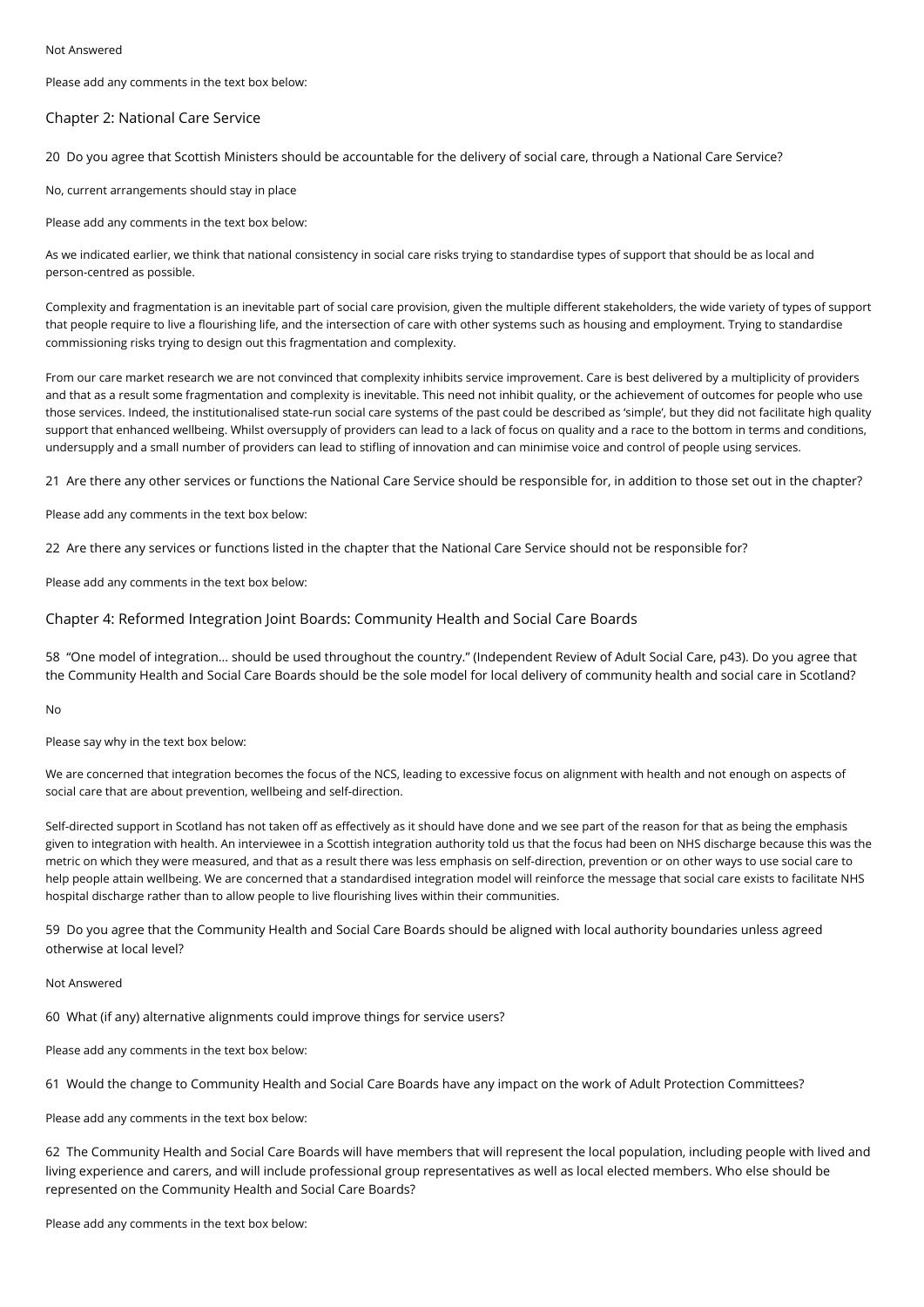63 "Every member of the Integration Joint Board should have a vote" (Independent Review of Adult Social Care, p52). Should all Community Health and Social Care Boards members have voting rights?

### Not Answered

64 Are there other changes that should be made to the membership of Community Health and Social Care Boards to improve the experience of service users?

Please add any comments in the text box below:

65 "[Integration Joint Boards] should employ Chief Officers and relevant other staff." (Independent Review of Adult Social Care, p53). Currently, the Integration Joint Boards' chief officers, and the staff who plan and commission services, are all employed either by the local authority or Health Board. The Independent Review of Adult Social Care proposes that these staff should be employed by the Community Health and Social Care Boards, and the chief executive should report directly to the chief executive of the National Care Service. Should Community Health and Social Care Boards employ Chief Officers and their strategic planning staff directly?

### Not Answered

66 Are there any other staff the Community Health and Social Care Boards should employ directly? Please explain your reasons.

Please add any comments in the text box below:

# 6c Market oversight function

78 Do you agree that the regulator should develop a market oversight function?

#### Not Answered

79 Should a market oversight function apply only to large providers of care, or to all?

80 Should social care service providers have a legal duty to provide certain information to the regulator to support the market oversight function?

#### Not Answered

81 If the regulator were to have a market oversight function, should it have formal enforcement powers associated with this?

#### Not Answered

82 Should the regulator be empowered to inspect providers of social care as a whole, as well as specific social care services?

Not Answered

Please say why in the text box below:

Our NIHR-funded research on care markets highlighted that in England the role of the CQC in market oversight creates an incentive for more use of block contracts which stabilise the market, in place of self-directed options which are perceived to increase market fragility. This tension should be considered in dialogue with the CQC and with SDS teams - as part of determining the appropriate role for the regulator.

### 7d Personal Assistants

94 Do you agree that all personal assistants should be required to register centrally moving forward?

No

### Please say why in the text box below:

We feel that decisions on this should be steered by the Disability Rights movement who have usually argued that self-direction means that they should be able to employ who they want, rather than being required to employ people from a register. Research into the registration of personal assistants by Vanessa Davey at LSE concluded:

"In terms of safety, available data suggests that existing measures to 'regulate' personal assistants are proportionate to the level of risk. There is no evidence of greater referrals for suspected abuse where PAs are employed. Levels of training among PAs are slightly lower than other care workers, but less so when temporary workers or family and friends are discounted." This blog, drawn from Vanessa's research into this topic sets out the issues well: https://www.thinklocalactpersonal.org.uk/Blog/Regulation-of-care-workers-should-personal-assistants-be-included/

95 What types of additional support might be helpful to personal assistants and people considering employing personal assistants? (Please tick all that apply)

Please add any comments in the text box below: